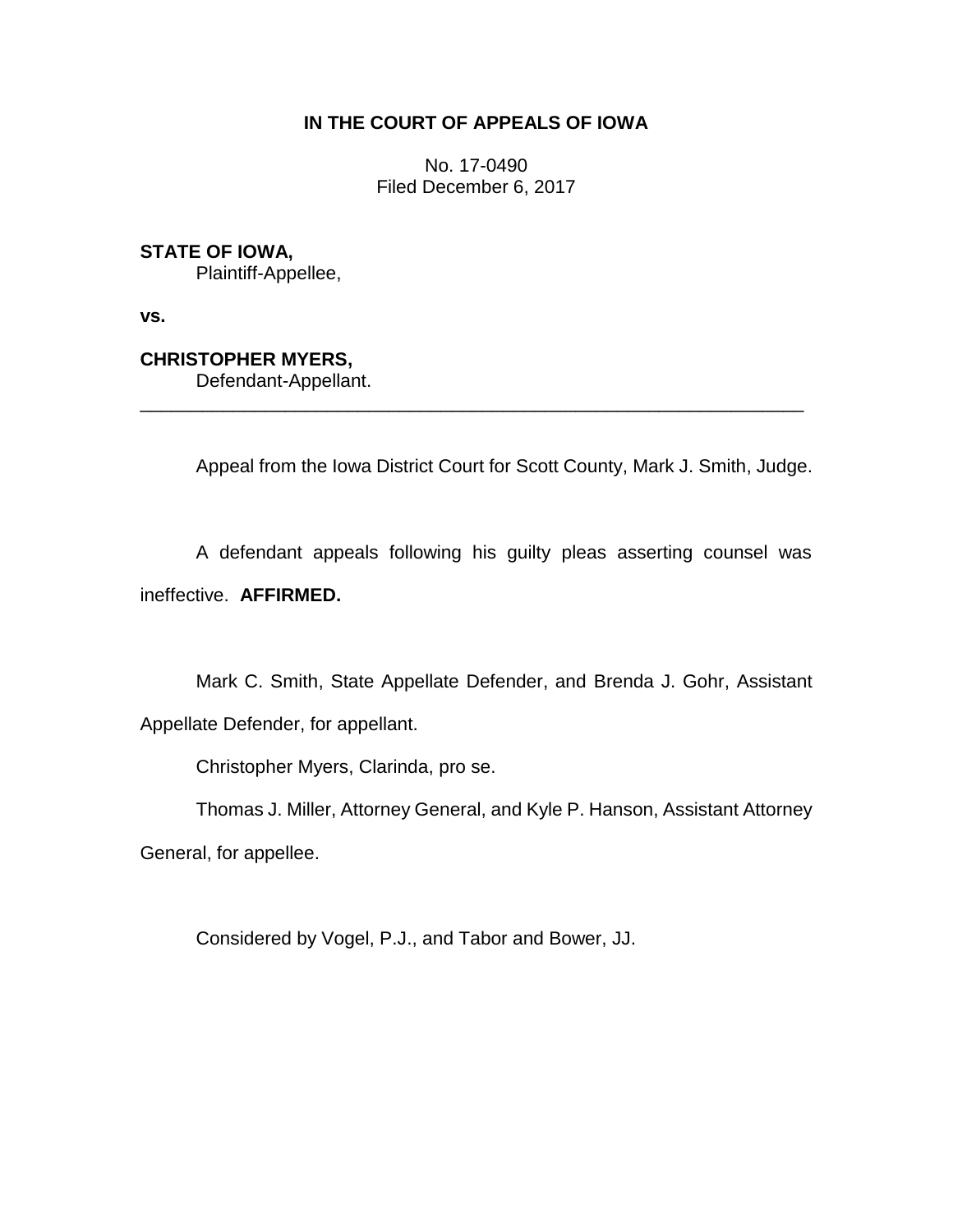## **VOGEL, Presiding Judge.**

Christopher Myers appeals following his guilty pleas to two counts of second-degree sexual abuse, in violation of Iowa Code section 709.3 (2013). Myers asserts on appeal his trial counsel was ineffective in failing to inform the trial court that the plea colloquy was insufficient. Specifically, he claims the court failed to advise him of the mandatory surcharge applicable to the charges pursuant to Iowa Code chapter 911. In a pro se brief, Myers also alleges there is not a factual basis to support his guilty plea because the description of the abuse by the child victims did not match his description of the abuse during his guilty pleas. We preserve Myers's ineffective-assistance claim regarding the failure of counsel to advise him regarding the applicable surcharges for postconviction relief as the record on appeal is not adequate to address the claim. However, we reject Myers's factual-basis claim as the record contains the necessary support for Myers's guilty pleas. We therefore affirm Myers's convictions.

## **I. Surcharges.**

Myers asserts this court should declare his guilty plea invalid because counsel provided ineffective assistance by failing to challenge the guilty plea colloquy that did not advise him of the surcharge applicable to his convictions. *See State v. Fisher*, 877 N.W.2d 676, 686 n.6 (Iowa 2016) (noting "*actual compliance* with [Iowa Rule of Criminal Procedure] 2.8(2)(b)(2) requires disclosure of all applicable chapter 911 surcharges"). While Myers's counsel did file a motion in arrest of judgment following his guilty plea, the motion did not address the court's failure to advise Myers of the surcharges. Thus, Myers raises this claim through the rubric of ineffective assistance of counsel. *State v. Straw*, 709 N.W.2d 128,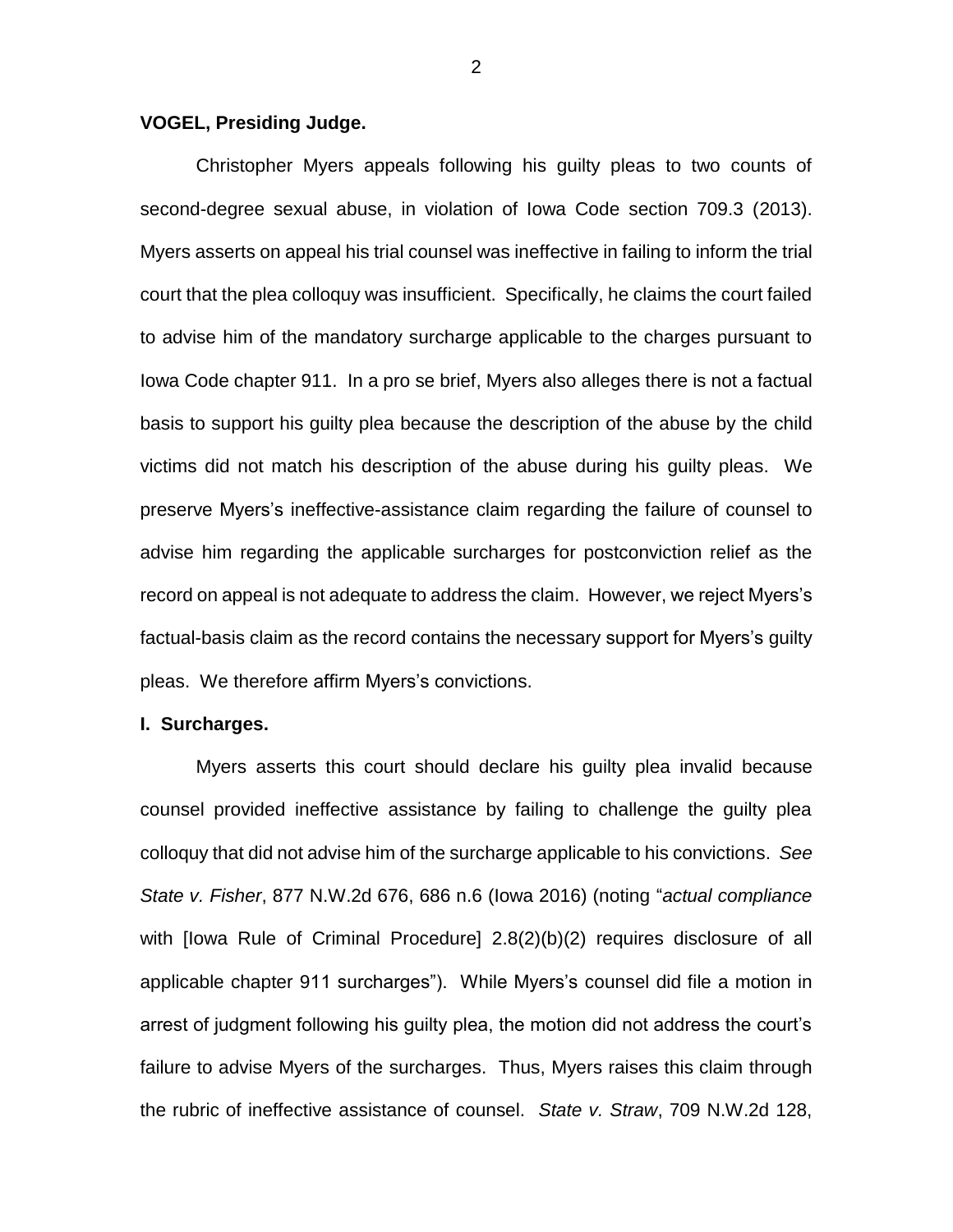133 (Iowa 2006) (noting a challenge to a guilty plea is not barred "if the failure to file a motion in arrest of judgment resulted from ineffective assistance of counsel").

To prove his ineffective-assistance claim, Myers must prove counsel failed to perform an essential duty and the failure resulted in prejudice. *See id*. The prejudice burden requires proof "there is a reasonable probability that, but for counsel's errors, he or she would not have pleaded guilty and would have insisted on going to trial." Id.<sup>1</sup> When an ineffective-assistance claim is made on direct appeal, we must first determine whether the record is adequate to address the claim made. *State v. Johnson*, 784 N.W.2d 192, 198 (Iowa 2010). "[M]ost claims of ineffective assistance of counsel in the context of a guilty plea will require a record more substantial than the one [available on direct appeal]." *Straw*, 709 N.W.2d at 138. While it is tempting to conclude there is no reasonable probability Myers would have insisted on going to trial had he been informed of the small applicable surcharge,<sup>2</sup> we determine Myers should be given the opportunity to support his ineffective-assistance claim. This claim is therefore preserved for postconviction-relief proceedings.

## **II. Factual Basis.**

 $\overline{a}$ 

Next, we address Myers's pro se claim that his guilty plea is not supported

<sup>1</sup> Myers asks that we overrule *Straw* and its progeny and hold that where rule 2.8(2)(b) has been violated, prejudice is presumed, as we do when a guilty plea lacks a factual basis. *See State v. Ortiz*, 789 N.W.2d 761, 764–65 (Iowa 2010) (noting prejudice is presumed where counsel permits a defendant to plead guilty and waive his right to file a motion in arrest of judgment when no factual basis for the crime has been established). However, "[w]e are not at liberty to overrule controlling supreme court precedent." *State v. Beck*, 854 N.W.2d 56, 64 (Iowa Ct. App. 2014).

 $2$  The surcharge applicable to Myers's guilty pleas is \$100 on each count pursuant to lowa Code section 911.2B.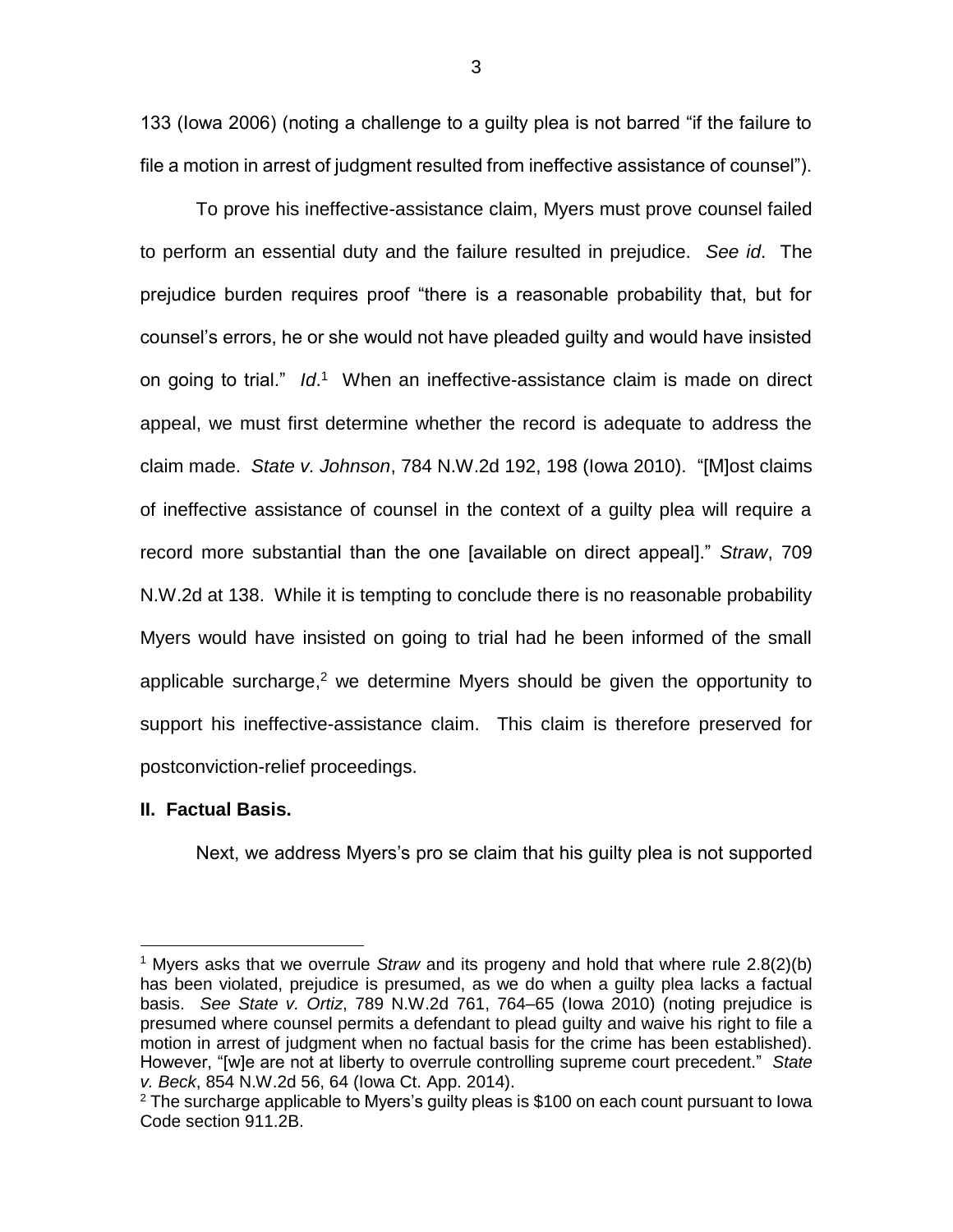by a factual basis.<sup>3</sup> "To preserve error for appeal, generally, defendants challenging a guilty plea must file a motion in arrest of judgment prior to sentencing." *Ortiz*, 789 N.W.2d at 764. As noted above, there was a motion in arrest of judgment filed in this case, but it did not challenge the factual basis to support the guilty plea. We therefore presume Myers is raising this claim as an ineffective-assistance claim. *Id.* (noting claims of ineffective assistance are the exception to the general error preservation rule). "If trial counsel permits a defendant to plead guilty . . . when there is no factual basis to support the defendant's guilty plea, trial counsel breaches an essential duty." *Rhoades v. State*, 848 N.W.2d 22, 29 (Iowa 2014). "Prejudice is presumed under these circumstances." *Ortiz*, 789 N.W.2d at 764–65.

When determining if a guilty plea is supported by a factual basis, we examine the entire record before the district court, including the minutes of evidence, the prosecutor's statement, the defendant's statement, and the presentence investigation report, if it was available to the court at the time of the plea. *Rhoades*, 848 N.W.2d at 29. "[T]he record must disclose facts to satisfy all elements of the offense." *Id.* "When analyzing the record, we do not require the record 'to show the totality of evidence necessary to support a guilty conviction,' but only that the record demonstrates the facts to support the elements of the offense." *Id.* (citation omitted).

 $\overline{a}$ 

 $3$  Myers also alludes in his pro se brief that his plea was not voluntary because "my lawyer made me admit that's what happened." A similar claim was made by Myers in a motion in arrest of judgment, and the district court rejected the claim, finding his counsel's testimony that Myers wanted to plead guilty to be credible. We find no abuse of discretion in the district court's denial of this claim. *See State v. Smith*, 753 N.W.2d 562, 564 (Iowa 2008) (noting our review of the district court's denial of a motion in arrest of judgment is for abuse of discretion).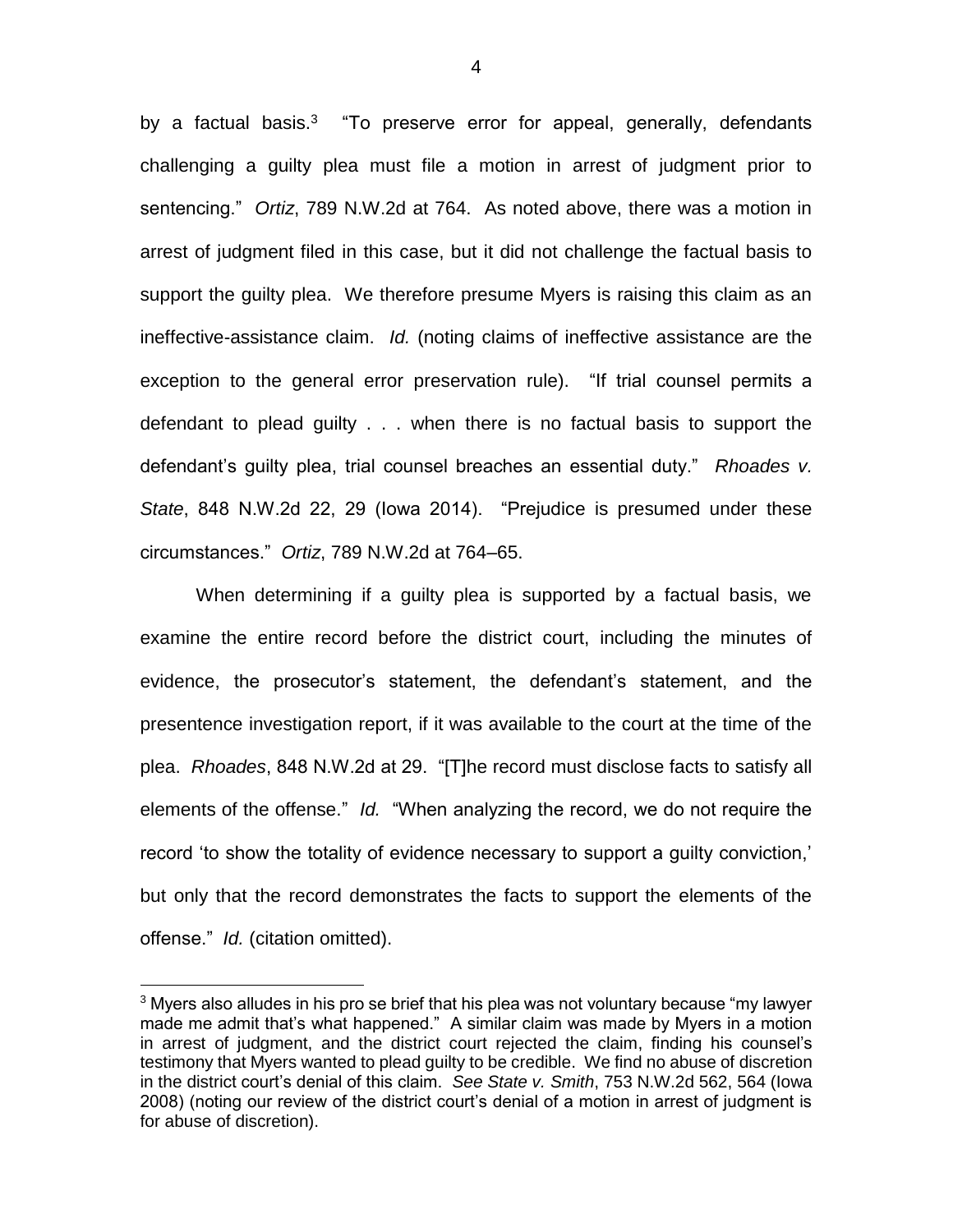Myers pled guilty to two counts of second-degree sexual abuse. The elements of that offense include: "(1) a person commits sexual abuse as defined in section 709.1 and (2) the other participant is under the age of twelve." *State v. Constable*, 505 N.W.2d 473, 475 (Iowa 1993); *see also* Iowa Code § 709.3(1)(b). Section 709.1 defines sexual abuse to include "any sex act" "when the act is performed with the other person in any of the following circumstances: . . . (3) Such other person is a child." A "sex act" is defined as including "[c]ontact between the finger or hand of one person and the genitalia or anus of another person, except in the course of examination or treatment by a person licensed pursuant to chapter 148, 148C, 151, or 152." *See* Iowa Code § 702.17(3).

Myers admitted during the guilty plea hearing that the children of his exgirlfriend were under the age of twelve when they touched his genitals with their hands. He also admitted that the touching occurred between December 2013 and October 2015 when they all lived together in Scott County. Myers acknowledged this touching was at the behest of his ex-girlfriend and done for the sexual arousal of his ex-girlfriend and/or himself. By admitting these facts at the guilty plea hearing, Myers's own statements established a factual basis for his guilty plea. In addition, the minutes include the police report of Myers's interview with law enforcement where Myers also admitted to the sexual contact with the victims. The fact that the forensic interview reports of the children do not match precisely with what Myers admitted to doing on multiple occasions does not invalidate the factual basis to support his guilty plea. Because we conclude a factual basis exists in the record to support his guilty pleas to the two counts of second-degree sexual abuse, Myers's ineffective-assistance claims fail, and we affirm his convictions.